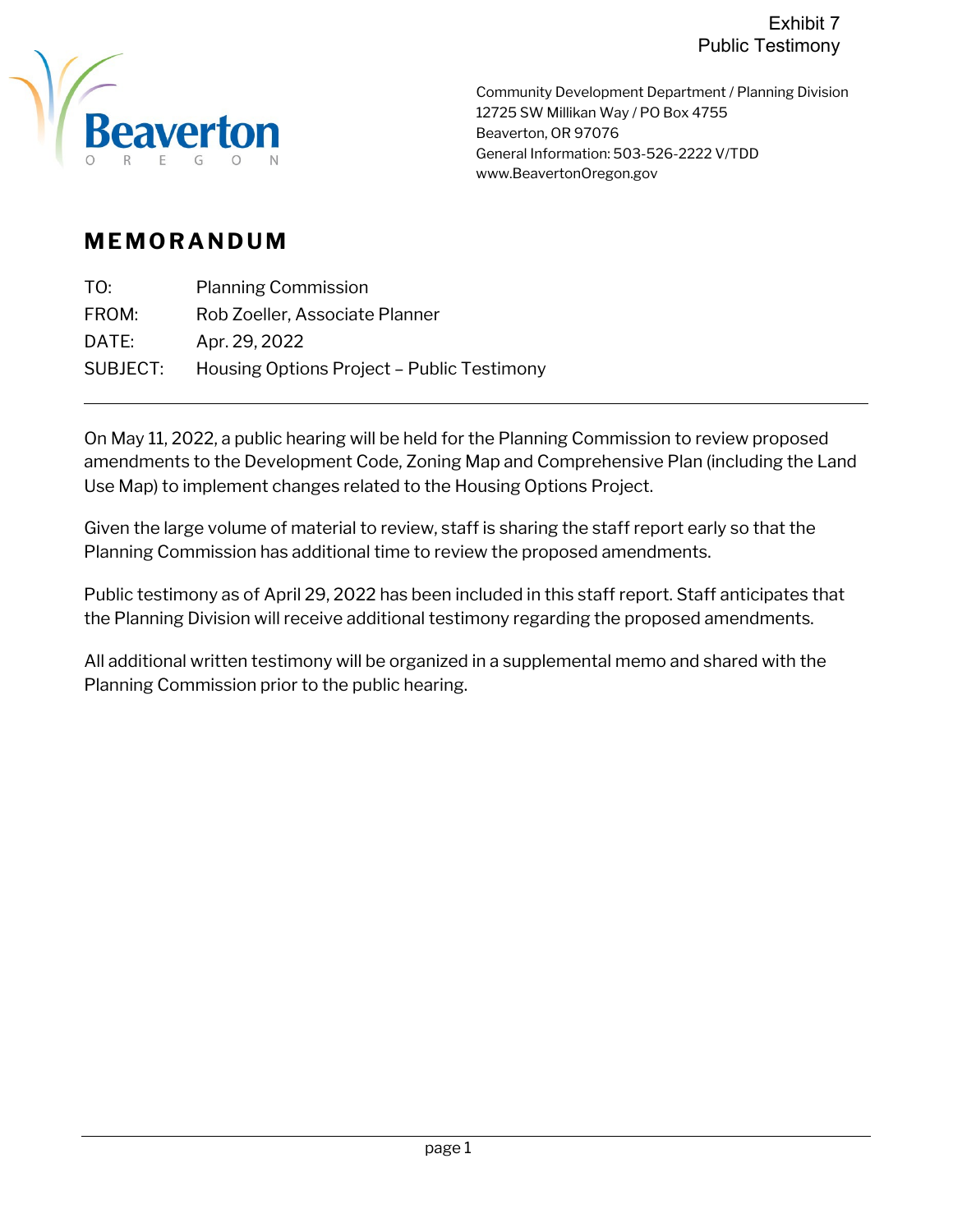To: City of Beaverton Planning Commission For May 11, BPC Meeting To: Rob Zoeller [\(rzoeller@beavertonoregon.gov\)](mailto:rzoeller@beavertonoregon.gov) From: Bill and Wendy Kroger Subject: HOUSING OPTIONS PROJECT Reference: CPA2022-0004, TA2022-0002, ZMA2022-0004

Thank you for the opportunity to comment on the City's plans to uproot established neighborhoods, pack people so close together they hate each other, and destroy home gardens and back yards.

Beaverton has many underperforming areas that would benefit from being cleaned up to allow "middle housing" for those who wish to live on top of each other. We already have flag lots and they're not very popular either. You appear to be using "variety" to hide "density."

Providing options for ADUs over garages (which would not ooze out over more land) is a possibility, but you've gone way past that. Adding extensive hard surface to an already over-taxed City is unacceptable.

You note that Development Code changes also would allow smaller setbacks, change minimum offstreet parking requirements, and modify regulations regarding residential development. None of these is going in the right direction. If you insist on cramming people together without strengthening the code to protect privacy and provide sufficient natural light and fresh air, allow for adequate off-street parking, and mask noise and intrusive lighting systems, you will have exacerbated an unlivable slum.

For the last 19 years, we have lived in our home which abuts five lots. Three of those homes are currently rented. Over the years, we've dealt with minor neighborhood issues. We have found that short-term renters care very little about the noise they make, the marijuana smoke they spew in the back yard, the garbage they don't pick up, and the occasional all-night parties they throw.

Good neighborhoods are created over time and nurtured by people who care about where they live. They take work. We want quiet space with room for nature and safe yards and streets. We take pride in our gardens and greenspaces that we share with Nature's creatures.

My questions are these:

How does your proposal enhance Beaverton's Vision for the future?

How does your proposal enhance your recently released Climate Resilience Plan?

How does your proposal enhance neighborhood stability, safety and security?

Our conclusions are that with your proposal, currently stable, happy neighborhoods will be torn apart by uncreative planners who don't care and developers who will make a fast buck and leave.

Beaverton itself, along with her vision for the future, climate resilience and neighborhood safety will greatly suffer if you go through with this short-sighted and uninventive solution looking for a problem.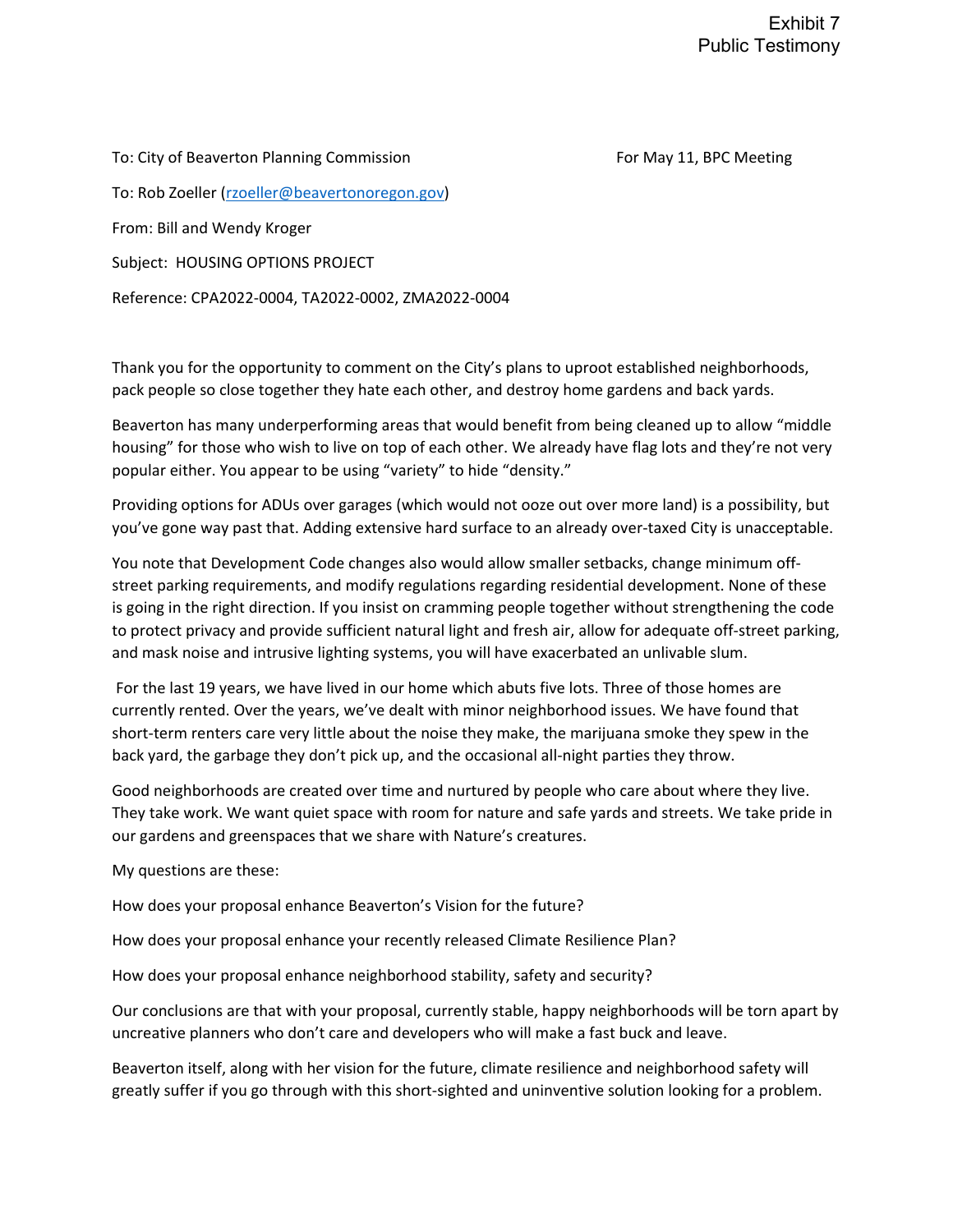## **Rob Zoeller**

| From:    | Kathleen Elston <kgelston.elston@gmail.com></kgelston.elston@gmail.com> |
|----------|-------------------------------------------------------------------------|
| Sent:    | Monday, April 25, 2022 4:29 PM                                          |
| To:      | Rob Zoeller                                                             |
| Subject: | [EXTERNAL] Housing Options Project                                      |
|          |                                                                         |

**Categories:** 1\_HOP

You don't often get email from kgelston.elston@gmail.com. Learn why this is important

**CAUTION:** This email originated from outside the City of Beaverton. Exercise caution when opening attachments or clicking links from unknown senders.

April 25,2022

Dear Mr. Zoeller,

Re: Case File Nos.: CPA 2022‐0004 TA 2022‐002 ZMA 2022‐004

After reviewing the proposed changes to land use in the City of Beaverton, I am encouraged that included in the definition of livability are natural resources, parks, walking and bike paths. My concern: large tree preservation.

Any property proposed for development should be carefully monitored for how it will impact nearby streams, water runoff and neighborhood temperatures. In particular, large trees should be considered of utmost importance in maintaining the livability of our neighborhoods. In this time of fighting climate change, it has become even more imperative that we embrace their role in reversing this crisis. Large trees have an accumulation of 50 to 100 or more years in growth. Development projects that remove these large trees and counter their destruction by replanting seedlings are dismissing not only the true value and contribution of large trees but promoting a mistaken notion about a seedling's capacity to replace decades of growth. Large trees store carbon, cool the air to reduce urban heat, filter pollutant gases, remove particulate matter, and reduce storm water runoff. [Source: iTrees, hphp] These eco‐services affect our health, preventing acute respiratory symptoms resulting in millions of dollars of saving in pollution‐related health care costs. [Source: HtHp PSU studies, Forest Bathing] Studies have shown that in places where trees have died due to disease, the mortality rates for humans were higher due to cardiovascular and respiratory diseases. [Source: Forest Bathing] Likewise, the deliberate removal of large trees will result in more human deaths. Studies of tree density and health found that having 11 or more trees on a block lowered cardio-metabolic diseases like high blood pressure, diabetes and obesity. [Source: Forest Bathing, hphp]

The very soul of a neighborhood is reflected in the overstory of its trees. Large shade trees protect against the heat of an afternoon summer sun, as much as 18 degrees F. when compared to neighborhoods surrounded by pavement and no trees. [Source: iTrees, HtHp PSU studies] Houses shaded by large trees are significantly cooler on hot days when compared to houses blasted by the sun‐‐‐all of which has an impact on air condition use. [Source: iTree: A large Douglas Fir located southeast of a house yields 997.05 kWh electricity savings over 20 years.]

Large tree preservation should be included in the land use code as a necessity to combating climate change and a requisite to maintaining the character and livability of our neighborhoods. Development projects should work around them even if that means reducing the minimum housing currently being proposed. Our health and the health of life on our planet depends on preserving our natural resources.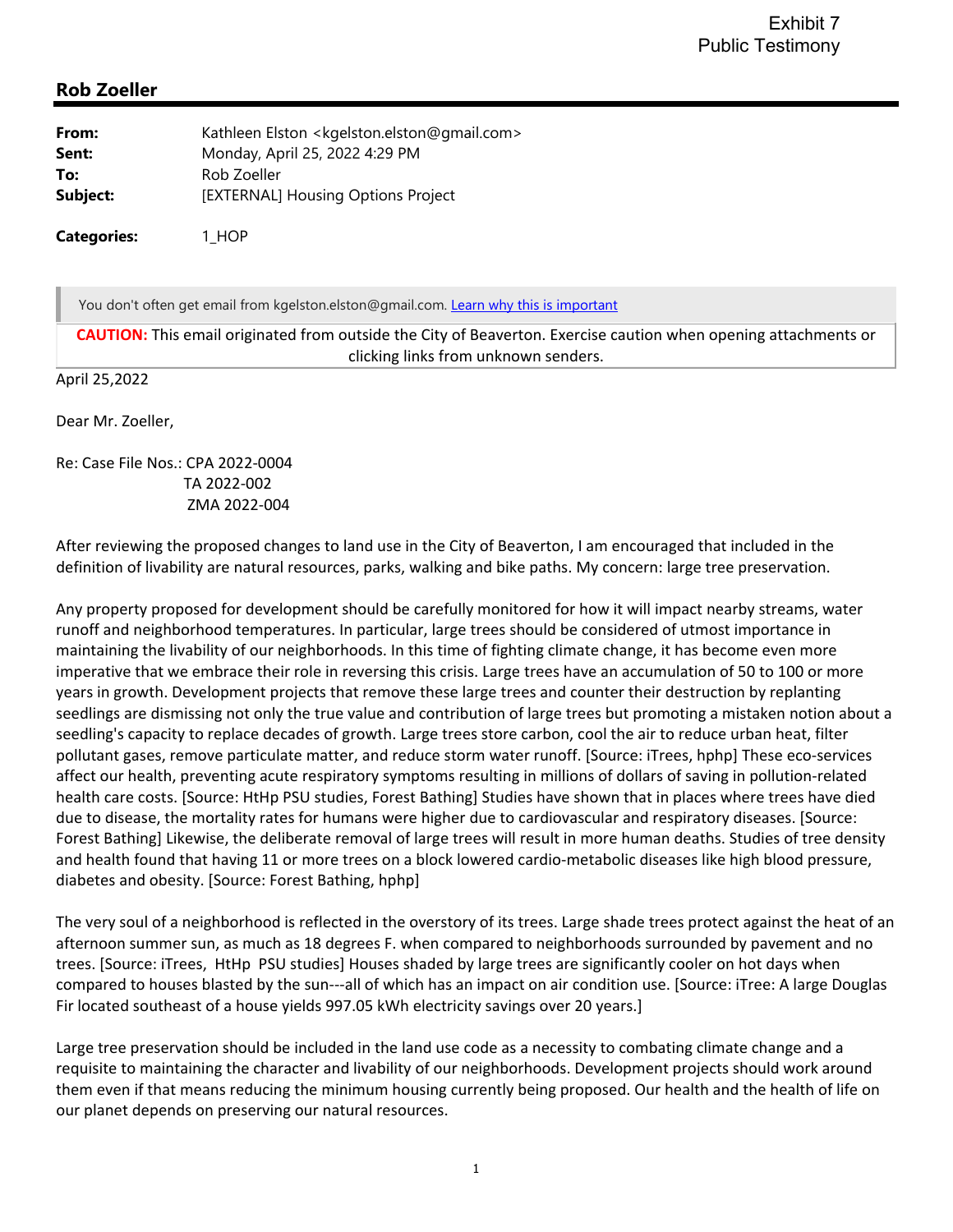A large Douglas Fir tree will store an estimated 6 tons of carbon over its lifetime [Source: iTrees]

Sources: Forest Bathing, book by Dr. Qing Li [2018] Abundant Earth, book by Eileen Crist [2019] A Life on Our Planet, book by David Attenborough [2020 Finding the Mother Tree, book by Suzanne Simard [2021] Healthy Trees, Healthy People/ Pacific Northwest Research with PSU www.treesandhealth.org Healthy Parks, Healthy People www.hphp.central.com iTrees www.treetools.org from USDA Forest Service Science mag.org/content/365/6448/76

This commentary submitted by Kathleen Elston 6585 S.W. Canby Street Portland, Oregon 97223 [This property is located in the City of Beaverton.]